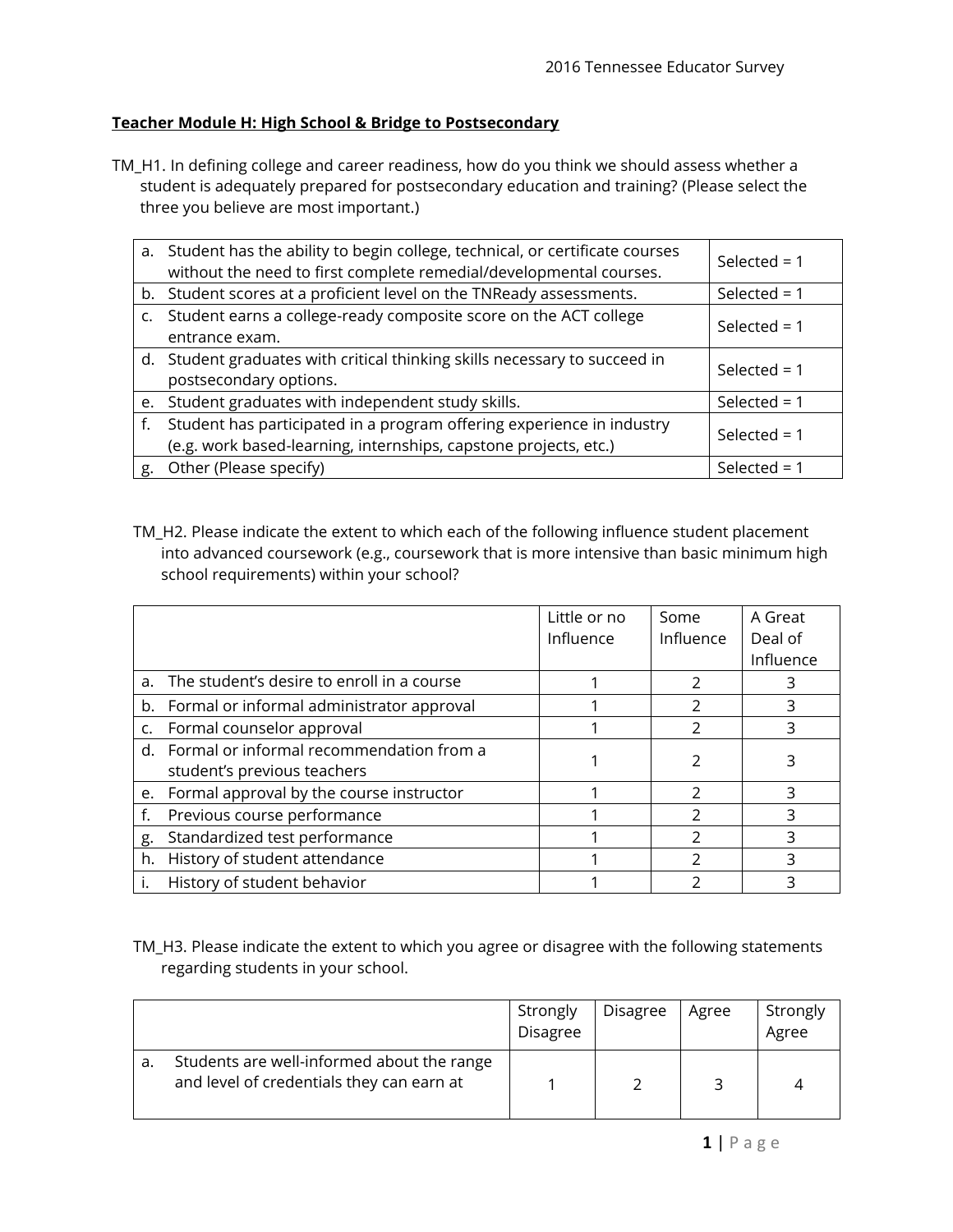|    | various postsecondary programs and<br>institutions.                                                                                                                                                                                                    |   |                |   |   |
|----|--------------------------------------------------------------------------------------------------------------------------------------------------------------------------------------------------------------------------------------------------------|---|----------------|---|---|
| b. | Students benefit from use of state-specific<br>online resources such as CollegeforTN.org.                                                                                                                                                              | 1 | 2              | 3 | 4 |
| c. | Students understand how to get information<br>about different postsecondary education or<br>training opportunities.                                                                                                                                    | 1 | $\mathcal{P}$  | 3 | 4 |
| d. | Students understand how to complete the<br>various components of an application<br>process for a postsecondary education or<br>training.                                                                                                               | 1 | 2              | 3 | 4 |
| e. | Students have a good understanding of what<br>post-secondary education will cost (add: i.e.,<br>understand the difference between tuition<br>and fees and actual cost of attendance).                                                                  | 1 | $\overline{2}$ | 3 | 4 |
| f. | Students have a good understanding of the<br>FAFSA and its importance for obtaining<br>financial aid.                                                                                                                                                  | 1 | $\overline{2}$ | 3 | 4 |
| g. | Students are aware of state-funded grant<br>programs that fund postsecondary tuition in<br>Tennessee (e.g. Tennessee HOPE<br>Scholarship, General Assembly Merit<br>Scholarship, Tennessee Student Assistance<br>Award, TN Promise Scholarship, etc.). | 1 | 2              | 3 | 4 |

TM\_H4. Please indicate the extent to which you agree or disagree with each of the following statements about preparation for Early Postsecondary Opportunities (EPSOs), including dual credit, dual enrollment, AP, IB, CLEP, or industry certifications, at your school.

|                                                  | Strongly<br><b>Disagree</b> | <b>Disagree</b> | Agree | Strongly<br>Agree |
|--------------------------------------------------|-----------------------------|-----------------|-------|-------------------|
| a. This school offers sufficient opportunity for |                             |                 |       |                   |
| all students to complete rigorous                |                             | 2               | 3     | 4                 |
| coursework early in high school.                 |                             |                 |       |                   |
| b. All students in this school capable of        |                             |                 |       |                   |
| engaging rigorous coursework receive             |                             | $\mathcal{P}$   |       |                   |
| proper placement in these courses                |                             |                 | 3     | 4                 |
| throughout high school.                          |                             |                 |       |                   |
| c. Teachers in this school have the necessary    |                             |                 |       |                   |
| resources to prepare all students for            |                             | $\mathcal{P}$   | 3     | 4                 |
| EPSOs.                                           |                             |                 |       |                   |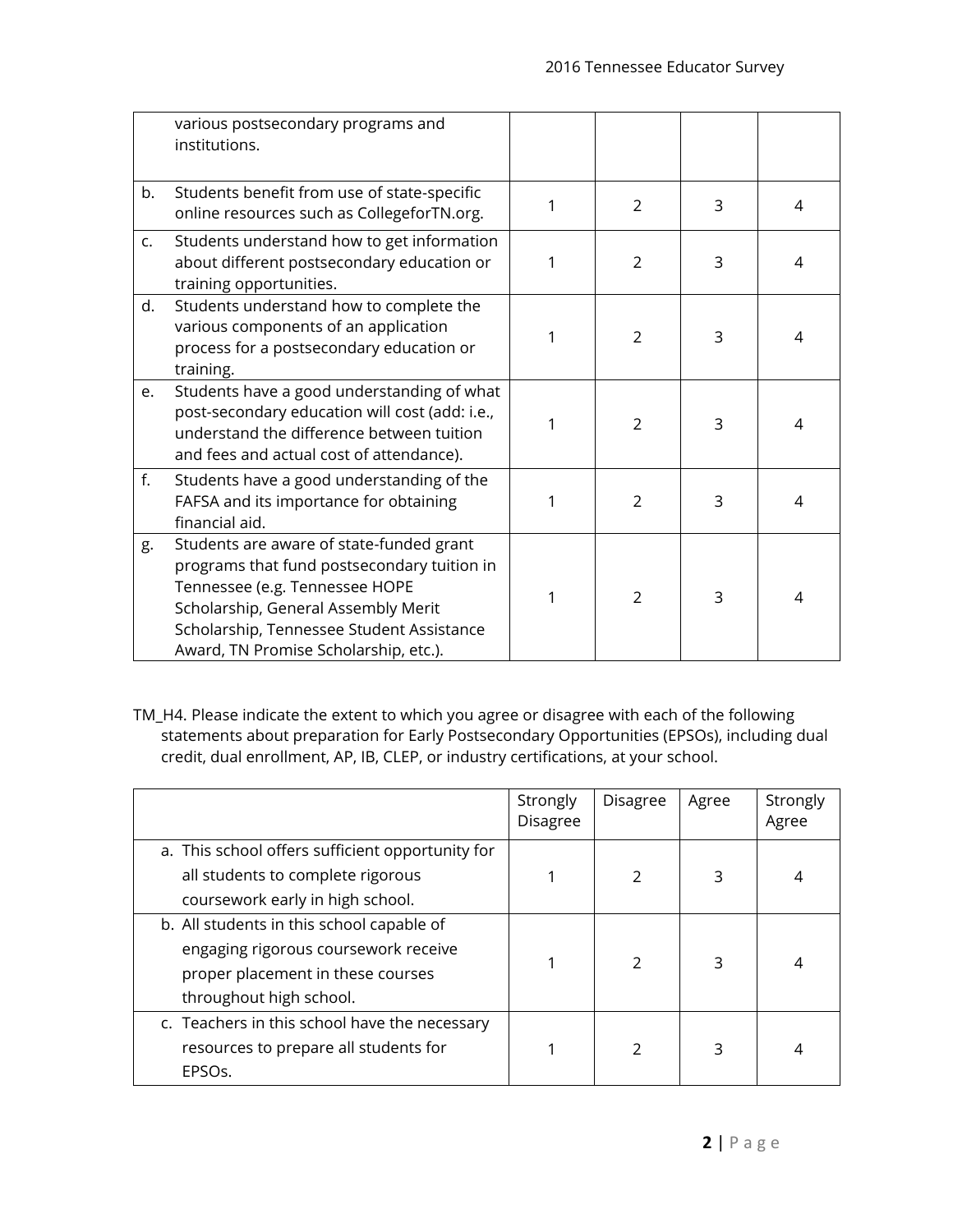| d. This school has the necessary technological |  |  |
|------------------------------------------------|--|--|
| resources to prepare all students for          |  |  |
| EPSO <sub>S</sub>                              |  |  |

TM\_H5. Please indicate the extent to which you agree or disagree with each of the following statements about placement into Early Postsecondary Opportunities (EPSOs), including dual credit, dual enrollment, AP, IB, CLEP, or industry certifications, at your school.

|                                                                                                                                                                  | Strongly<br>Disagree | <b>Disagree</b> | Agree | Strongly<br>Agree |
|------------------------------------------------------------------------------------------------------------------------------------------------------------------|----------------------|-----------------|-------|-------------------|
| a. Current placement practices ensure all<br>EPSO-ready students in this school are<br>enrolled into EPSOs.                                                      |                      | $\mathcal{P}$   | 3     | 4                 |
| b. Students in this school are well-aware of<br>support for the financial requirements of<br>EPSOs (dual enrollment grant, testing<br>waivers, discounts, etc.). |                      | $\mathcal{P}$   | 3     | 4                 |
| c. Students in this school understand the<br>benefit of enrolling in an EPSO course while<br>in high school.                                                     |                      | $\mathcal{P}$   | 3     | 4                 |

TM\_H6. Please indicate the extent to which each of the following influence student placement into student placement into early postsecondary opportunities (EPSOs), including dual credit, dual enrollment, AP, IB, CLEP, or industry certifications, at your school?

|                                                                             | Little or no<br>Influence | Some<br>Influence | A Great<br>Deal of<br>Influence |
|-----------------------------------------------------------------------------|---------------------------|-------------------|---------------------------------|
| a. The student's desire to enroll in a course                               |                           | 2                 | 3                               |
| b. Formal or informal administrator approval                                |                           | 2                 | 3                               |
| c. Formal counselor approval                                                |                           | $\mathcal{P}$     | 3                               |
| d. Formal or informal recommendation from a<br>student's previous teachers. |                           | 2                 | 3                               |
| e. Formal approval by the course instructor                                 |                           | $\mathcal{P}$     | 3                               |
| f. Previous academic (grades) performance                                   |                           | 2                 | 3                               |
| g. Standardized test performance                                            |                           | 2                 | 3                               |
| h. History of student attendance                                            |                           |                   |                                 |